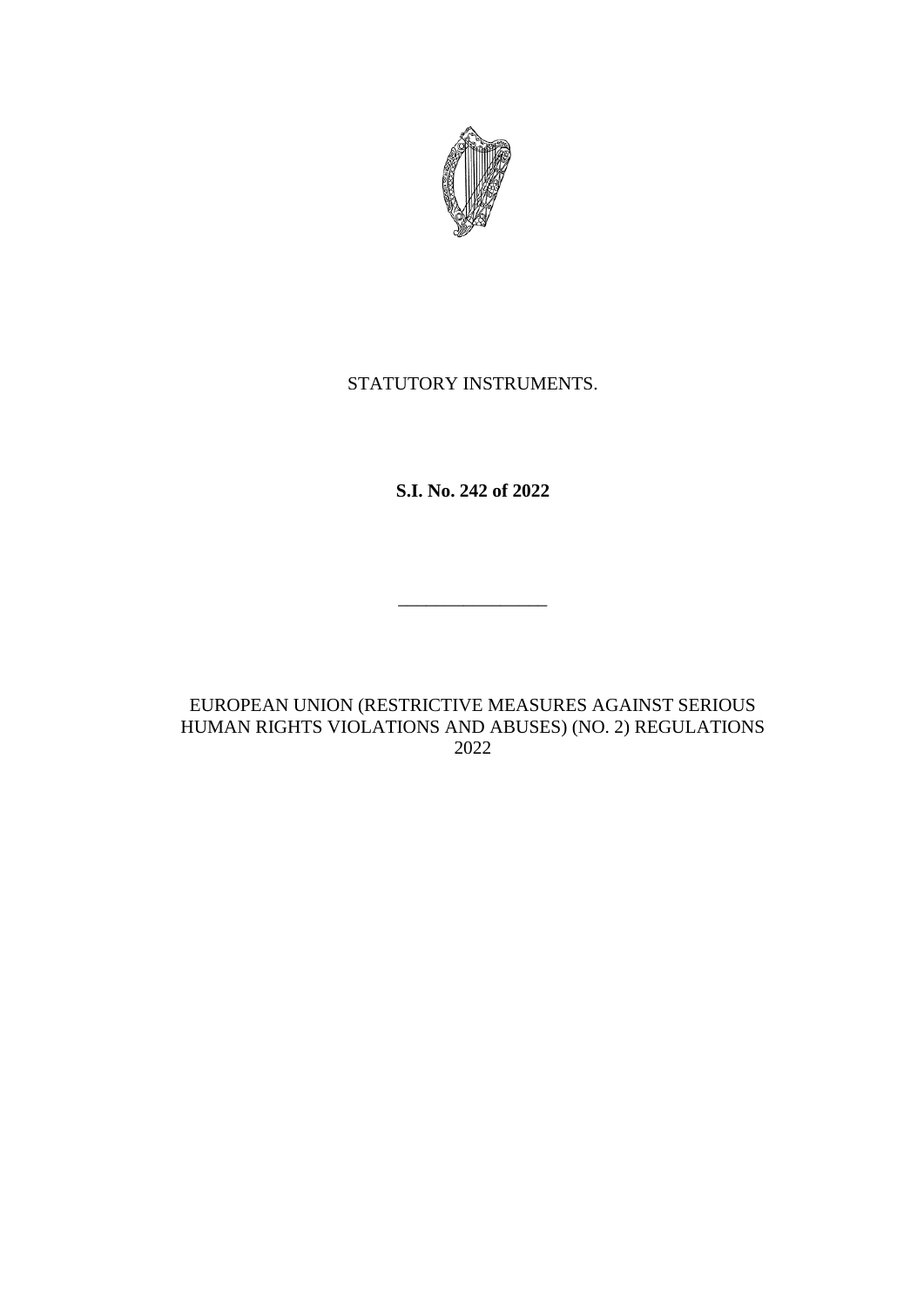#### S.I. No. 242 of 2022

#### EUROPEAN UNION (RESTRICTIVE MEASURES AGAINST SERIOUS HUMAN RIGHTS VIOLATIONS AND ABUSES) (NO. 2) REGULATIONS 2022

I, LEO VARADKAR, Minister for Enterprise, Trade and Employment, in exercise of the powers conferred on me by section 3 of the European Communities Act 1972 (No. 27 of 1972) and for the purpose of giving full effect to Council Regulation (EU) No 2020/1998 of 7 December  $2020<sup>1</sup>$ , as amended, hereby make the following regulations:

1. These Regulations may be cited as the European Union (Restrictive Measures Against Serious Human Rights Violations and Abuses) (No. 2) Regulations 2022.

2. (1) In these Regulations –

"Council Regulation" means Council Regulation (EU) No 2020/1998 of 7 December  $2020<sup>1</sup>$  as amended by the European acts specified in Schedule 1;

"European act" means an act adopted by an institution of the European Union or an institution of the European Communities.

(2) A word or expression which is used in these Regulations and which is also used in the Council Regulation has, unless the context otherwise requires, the same meaning in these Regulations as it has in the Council Regulation.

3. A person who contravenes a provision of the Council Regulation specified in Schedule 2 shall be guilty of an offence.

4. Notwithstanding Regulation 3, a person who has received an authorisation under Article  $4(1)$ ,  $5(1)$ ,  $6(1)$  or  $7(1)$  of the Council Regulation may, subject to compliance with the terms and conditions of such authorisation, do such of the things as are so authorised.

- 5. A person who is guilty of an offence under Regulation 3 shall be liable
	- (*a*) on summary conviction, to a class A fine or to imprisonment for a term not exceeding 12 months or both, or
	- (*b*) on conviction on indictment, to a fine not exceeding  $\epsilon$ 500,000 or to imprisonment for a term not exceeding 3 years or both.

<sup>1</sup> OJ L410 I, 7.12.2020, p.1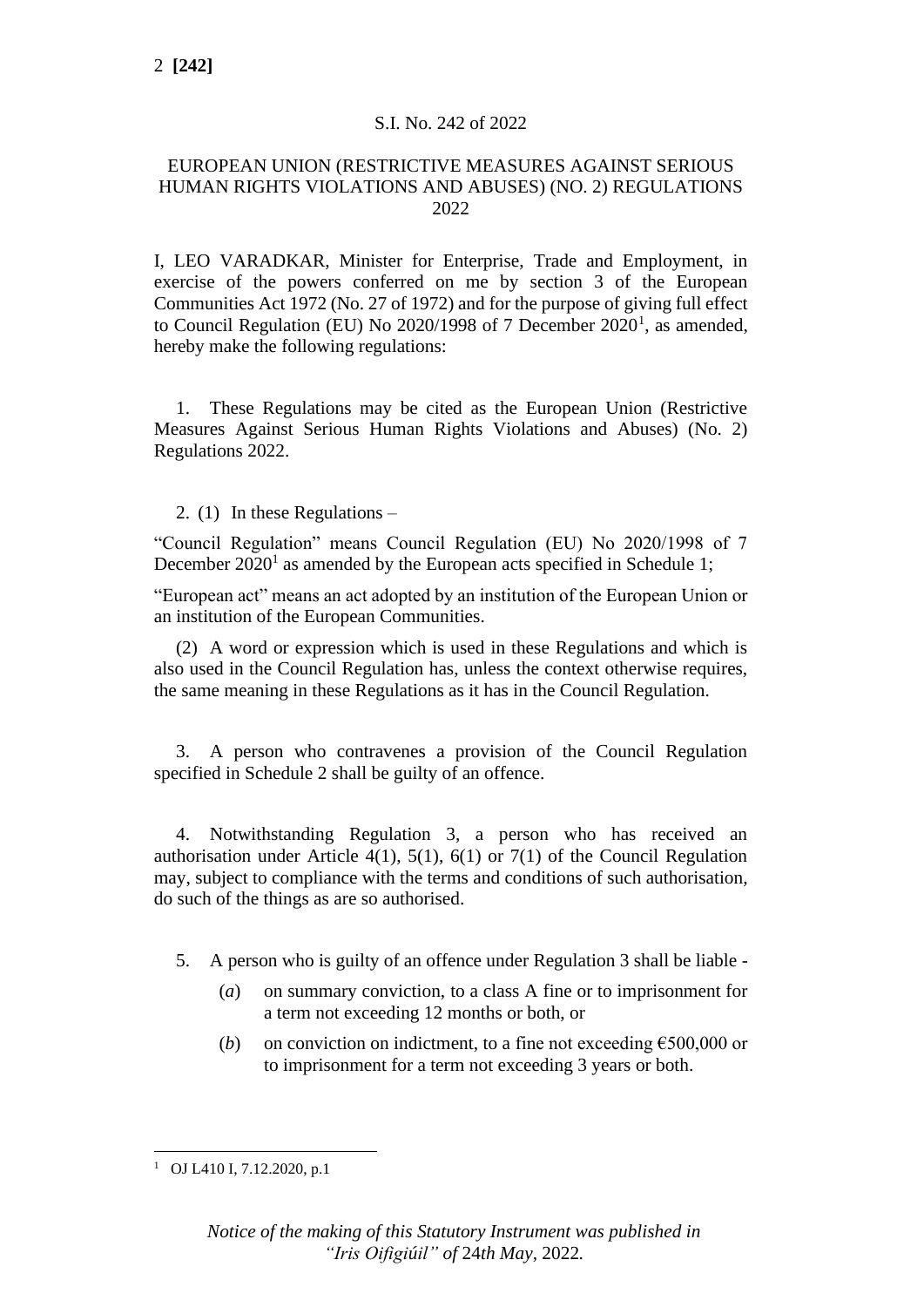6. Any competent authority, following such consultation as it considers necessary with other competent authorities, for the purposes of the administration and enforcement of the Council Regulation or these Regulations, may give in writing such directions to a person as it sees fit.

7. A person who fails to comply with a direction given under Regulation 6 within the time specified in the direction shall be guilty of an offence and shall be liable on summary conviction to a class A fine or to imprisonment for a term not exceeding 6 months or both.

8. Where an offence under these Regulations is committed by a body corporate and is proved to have been so committed with the consent or connivance of or to be attributable to any neglect on the part of any person, being a director, manager, secretary or other officer of the body corporate, or a person who was purporting to act in such capacity, that person shall, as well as the body corporate, be guilty of an offence and shall be liable to be proceeded against and punished as if he or she were guilty of the first-mentioned offence.

9. (1) Proceedings for an offence under these Regulations in relation to an act committed outside the State may be taken in any place in the State and the offence may for all incidental purposes be treated as having been committed in that place.

(2) Where a person is charged with an offence referred to in paragraph (1), no further proceedings in the matter (other than any remand in custody or on bail) may be taken except by or with the consent of the Director of Public Prosecutions.

(3) In proceedings for an offence referred to in paragraph (1),

- (*a*) a certificate purporting to be signed by an officer of the Department of Foreign Affairs and stating that a passport was issued by that Department to a person on a specified date, and
- (*b*) a certificate that is signed by an officer of the Minister for Justice and stating that, to the best of the officer's knowledge and belief, the person has not ceased to be an Irish citizen,

is evidence that the person was an Irish citizen on the date on which the offence is alleged to have been committed, and is taken to have been signed by the person purporting to have signed it, unless the contrary is shown.

(4) A person who has been acquitted or convicted of an offence in a place outside the State shall not be proceeded against for an offence under these Regulations in relation to an act committed outside the State consisting of the conduct, or substantially the same conduct, that constituted the offence of which the person has been acquitted or convicted.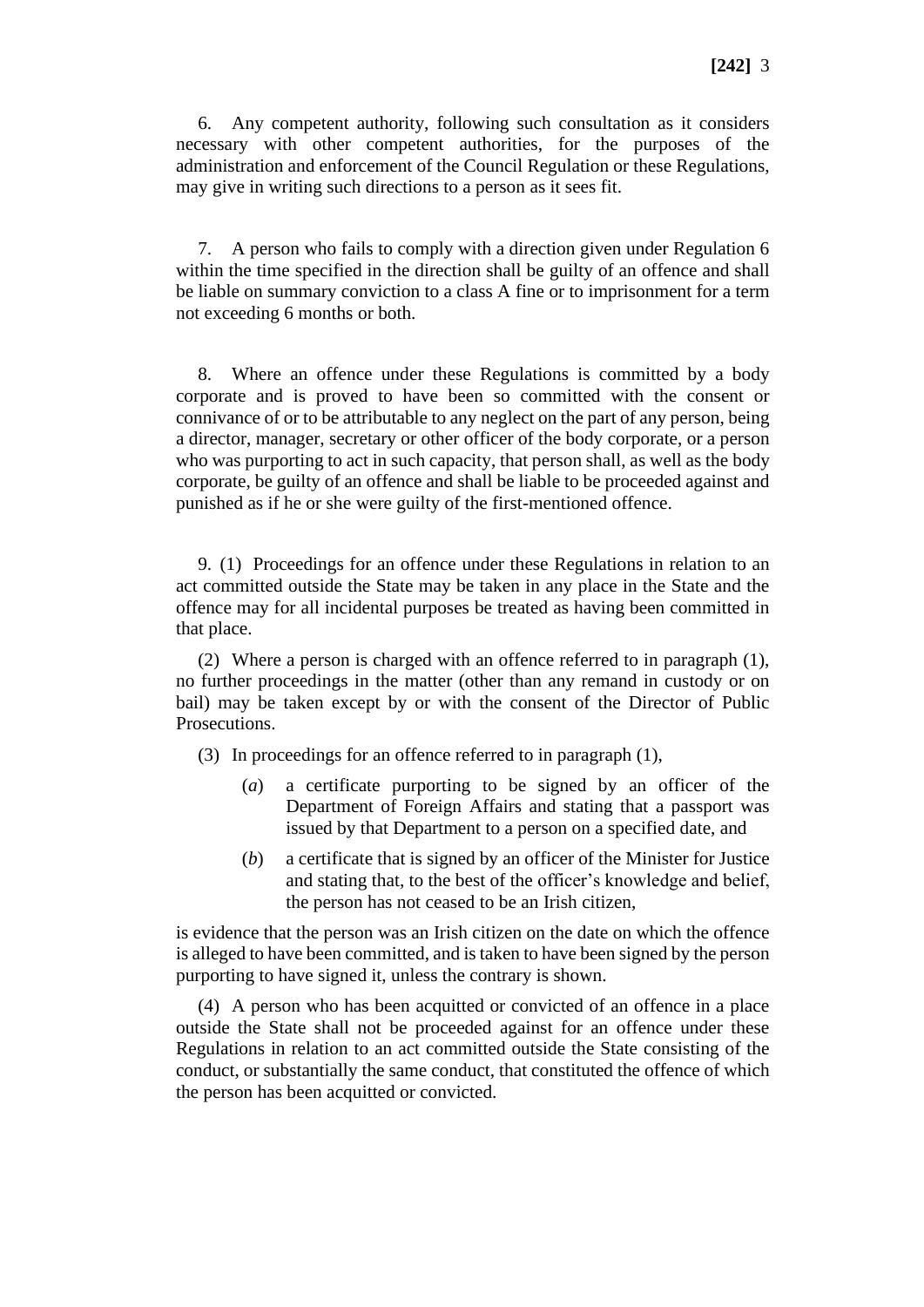4 **[242]**

10. The European Union (Restrictive Measures Against Serious Human Rights Violations and Abuses) Regulations 2022 (S.I. No. 132 of 2022) are revoked.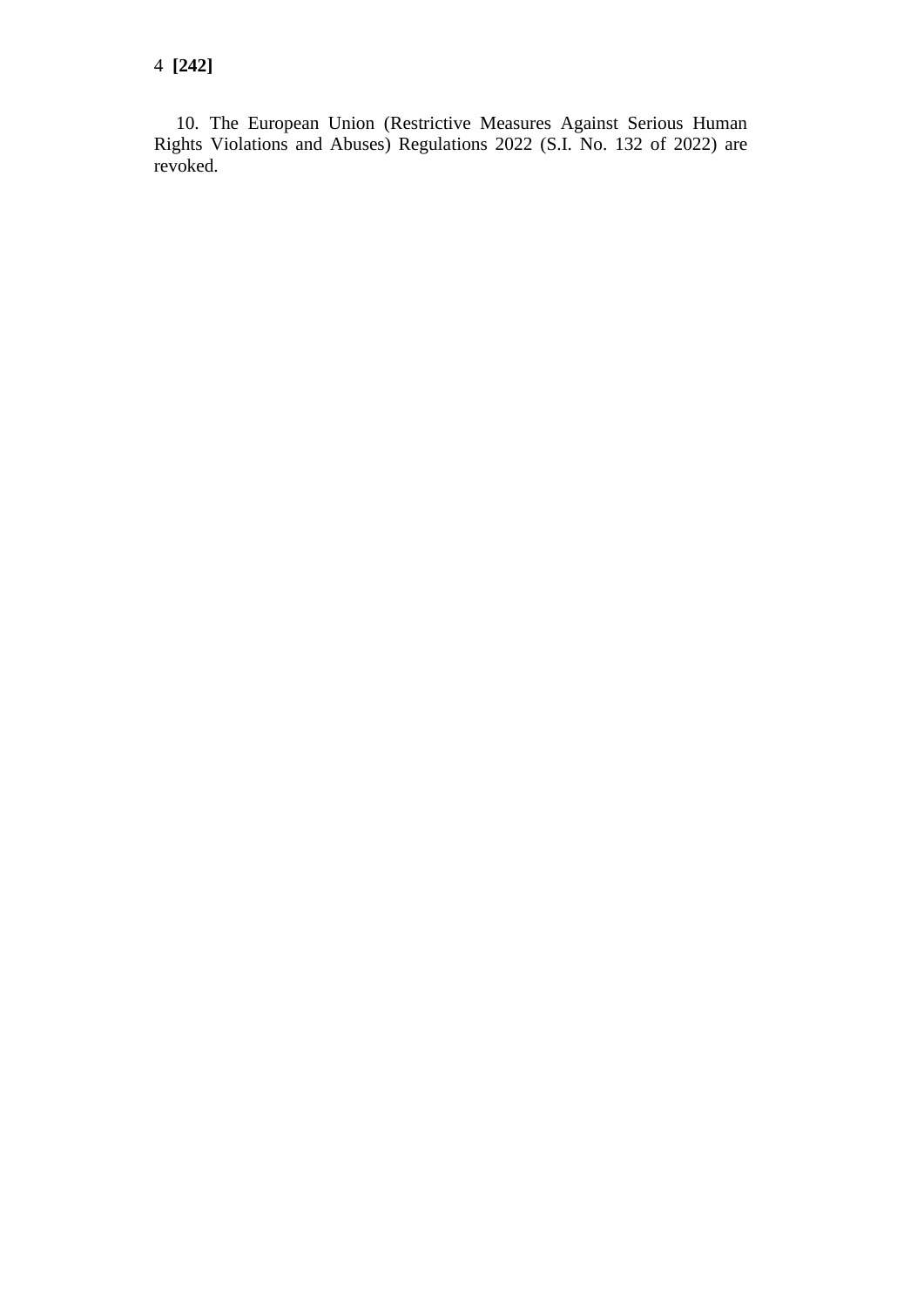#### **Schedule 1**

- 1. Council Implementing Regulation (EU) 2021/371 of 2 March 2021<sup>2</sup>
- 2. Council Implementing Regulation (EU) 2021/478 of 22 March 2021<sup>3</sup>
- 3. Council Implementing Regulation (EU) 2021/2151 of 6 December 2021<sup>4</sup>
- 4. Council Implementing Regulation (EU) 2021/2195 of 13 December 2021<sup>5</sup>

<sup>2</sup> OJ L 71 I, 2.3.2021, p.1

<sup>3</sup> OJ L 99 I, 22.3.2021, p.1

<sup>4</sup> OJ L 436, 7.12.2021, p.1

<sup>5</sup> OJ L 445 I, 13.12.2021, p.10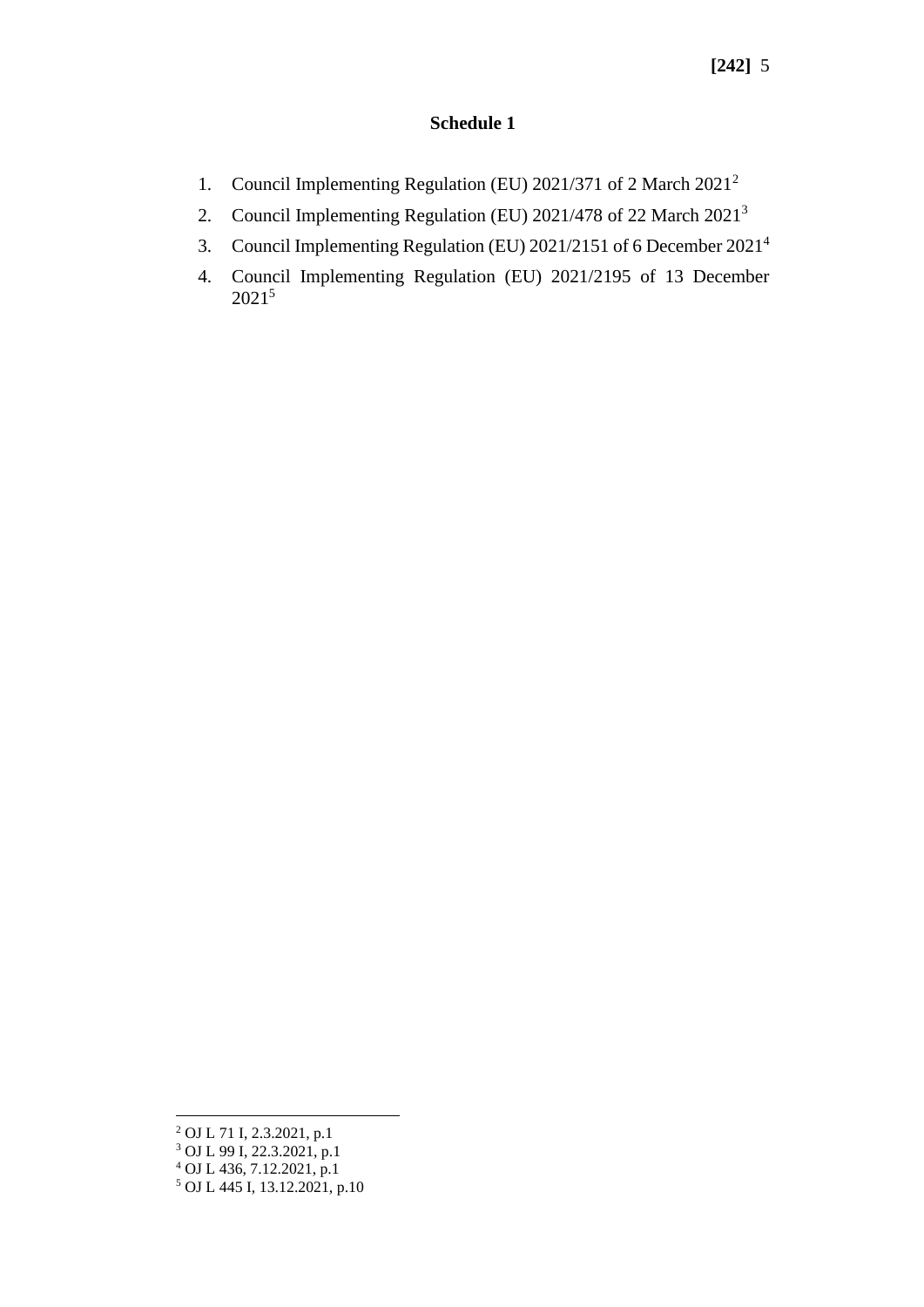6 **[242]**

### **Schedule 2**

## **Provision of Council Regulation**

Article 3(1) or (2) Article 9(1) Article 10



GIVEN under my Official Seal, 12 May, 2022.

LEO VARADKAR, Minister for Enterprise, Trade and Employment..